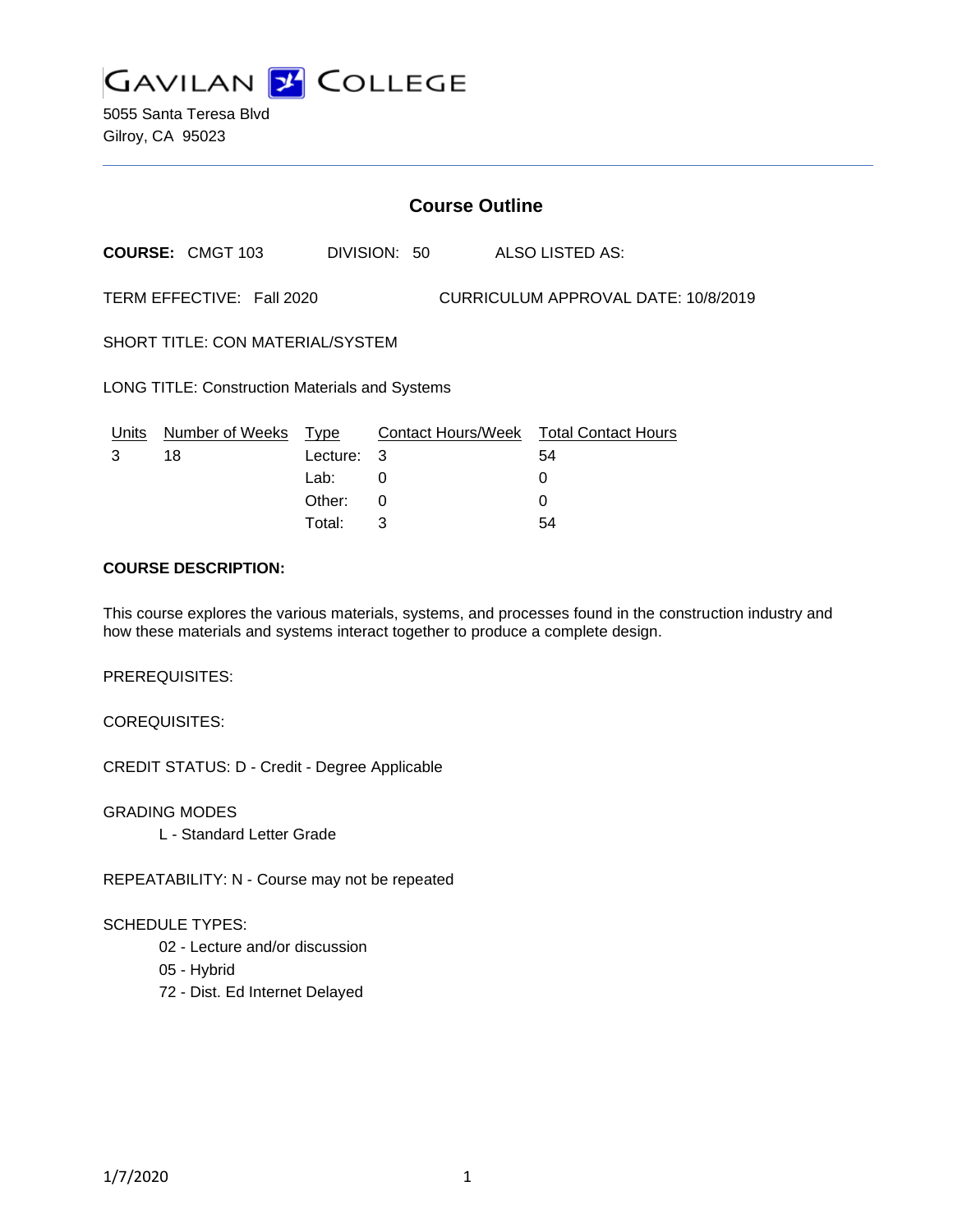# **STUDENT LEARNING OUTCOMES:**

1. Analyze the methods used within the industry and the associated materials, equipment, and techniques used to construct projects.

Measure of assessment: Homework Assignments, Quizzes, Exams, Class Activities/Projects Semester/Year assessed, or planned Semester/Year of assessment: Fall 2020

2. Explain how and where to use all major systems and materials used in typical construction projects.

Measure of assessment: Homework Assignments, Quizzes, Exams, Reports/Logs

Semester/Year assessed, or planned Semester/Year of assessment: Fall 2020

# **CONTENT, STUDENT PERFORMANCE OBJECTIVES, OUT-OF-CLASS ASSIGNMENTS**

Curriculum Approval Date: 10/8/2019

6 Hours

Content: Introduction. Overview of Building Structures and Systems. Building Site and Site Work.

Student Performance Objectives: Identify the different phases and activities that make up the building design and construction planning process. Describe the role of sustainable construction in the industry and how to integrate sustainability into construction projects. Describe when and where to use specific techniques/systems. Define the types of site surveys that are required to document site conditions. Recall the CSI classifications used in site construction.

#### 6 Hours

Content: Soils. Foundations.

Student Performance Objectives: Define the processes and procedures for ensuring and managing construction quality. Define the major types of soils and their classification systems. Explain how factors related to soils can affect construction activities. List the factors to be considered when designing foundations. Discuss the features and construction of common types of foundations. Describe when and where to use specific techniques/systems.

9 Hours

Content: Concrete. Cast-In-Place Concrete. Midterm.

Student Performance Objectives: Define the processes and procedures for ensuring and managing construction quality. Recall the CSI classifications used in concrete. List the types of aggregate used in concrete and their desirable characteristics. Discuss how commonly used concrete tests are conducted and what they reveal about a mix. Explain how cast-in-place concrete walls, beams, and columns are formed, reinforced, and poured.

# 6 Hours

Content: Pre-Cast Concrete. Concrete Masonry. Masonry Construction.

Student Performance Objectives: Discuss the advantages and disadvantages of specific material. Define the processes and procedures for ensuring and managing construction quality. Describe and identify the major types of pre-cast concrete units. List standard types sizes of pre-cast concrete columns, beams, girders, and wall panels. Recognize the many types of concrete masonry units and be able to choose those suitable for various applications. Recognize the types of brick and concrete masonry wall constructions and the properties associated with them. Recall the CSI classifications used in masonry.

# 6 Hours

Content: Steel Frame Construction. Midterm.

Student Performance Objectives: Describe the procedure for fabricating and erecting the structural steel frame of a building. Discuss steel framing systems using manufactured components. Recall the CSI classifications used in metals.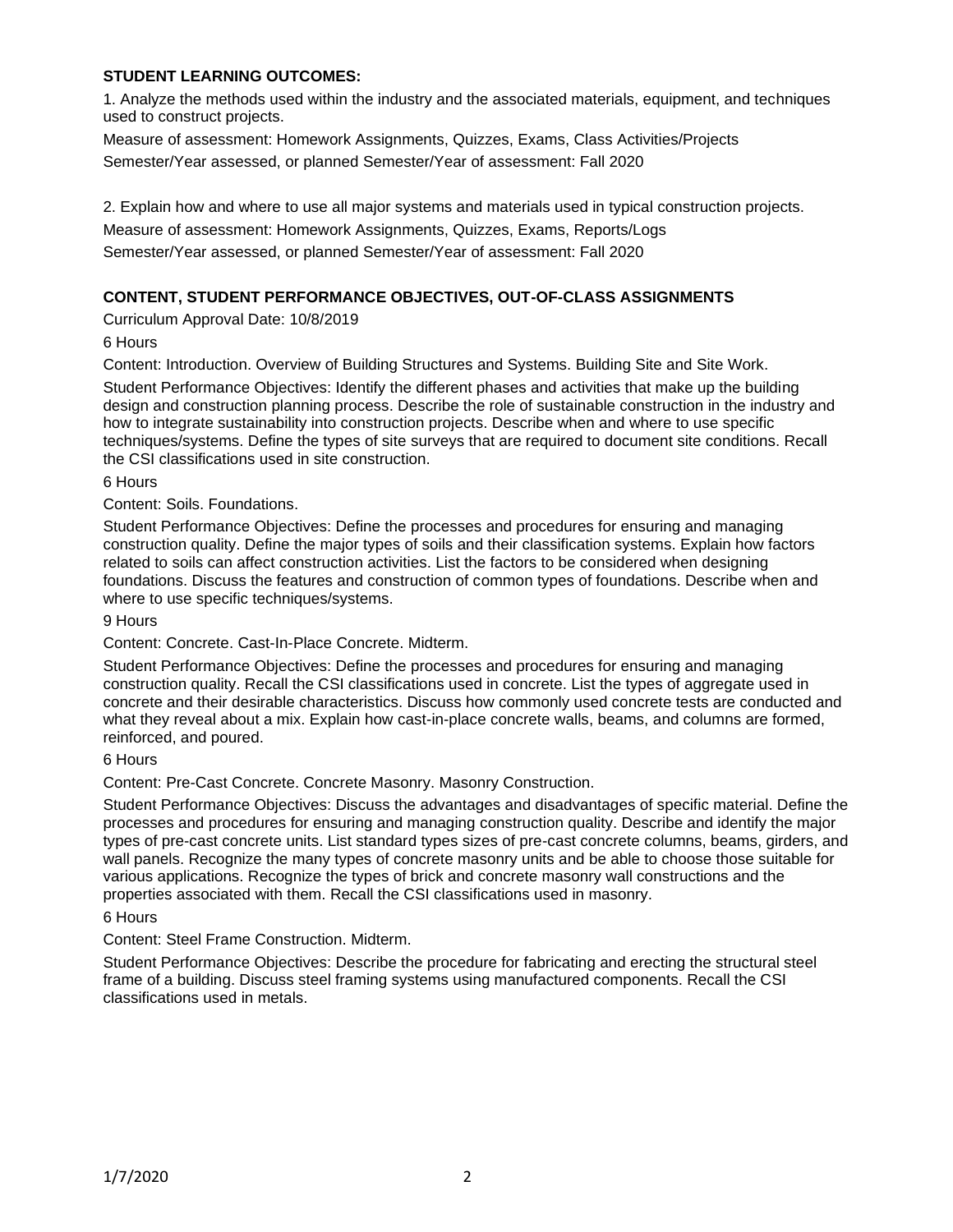# 9 Hours

Content: Wood, Plastics, and Composites. Products Manufactured from Wood. Wood and Metal Light Frame Construction. Heavy Timber Construction. Finishing the Exterior and Interior of Light Wood Frame Buildings.

Student Performance Objectives: Discuss the advantages and disadvantages of specific material. Apply the structural properties of wood when designing structural members. Use technical information on industrial plywood to make construction product decisions. Develop an understanding of the methods used to construct light-frame buildings. Examine the requirements of the building code as it pertains to heavy timber construction. Recognize the many materials and design possibilities available for finishing the exterior of light wood frame buildings and the installation of light wood frame building interiors. Recall the CSI classifications used in wood and plastics.

#### 10 Hours

Content: Bituminous Materials. Roofing Systems. Doors, Windows, Entrances, and Storefronts. Cladding Systems. Conveying Systems. Fire Suppression Systems. Plumbing Systems. Final Review.

Student Performance Objectives: Discuss the advantages and disadvantages of specific material. Describe the properties of bitumen and how these properties influence decisions as to how bituminous materials might be used. Select the proper roofing system for various applications and explain the proper installation of those roofing systems. Recall the CSI classifications used in doors and windows. Know the types of doors, windows, entrances, and storefronts available and apply this information to the decision-making processes as these units are selected for a building. Identify the forces that must be considered when designing cladding systems. Recognize the codes related to the design and installation of conveying systems. Develop a working knowledge of the various types of fire-suppression systems. Relate plumbing codes to plumbing system design. Recall the CSI classifications used in conveying systems and plumbing.

2 Hours

Final

# **METHODS OF INSTRUCTION:**

lecture, discussion, multi-media presentation

# **OUT OF CLASS ASSIGNMENTS:**

Required Outside Hours: 27 Assignment Description: Complete assigned readings. Required Outside Hours: 27 Assignment Description: Review and study for quizzes and exams. Required Outside Hours: 54 Assignment Description: Assignments, such as: notebook, evaluation logs, homework, calculations, product data paper, group project.

# **METHODS OF EVALUATION:**

Objective examinations Percent of total grade: 50.00 % 40% - 60% Quizzes and Exams Problem-solving assignments Percent of total grade: 40.00 % 30% - 50% Homework Assignments, Calculations, Group Assignments Other methods of evaluation Percent of total grade: 10.00 % 10% - 20% Notebook, Class Participation

# **REPRESENTATIVE TEXTBOOKS:**

Eva Kultermann, William P. Spence. Construction Materials, Methods and Techniques (4th Edition). Boston, MA: Cengage Learning,2017.